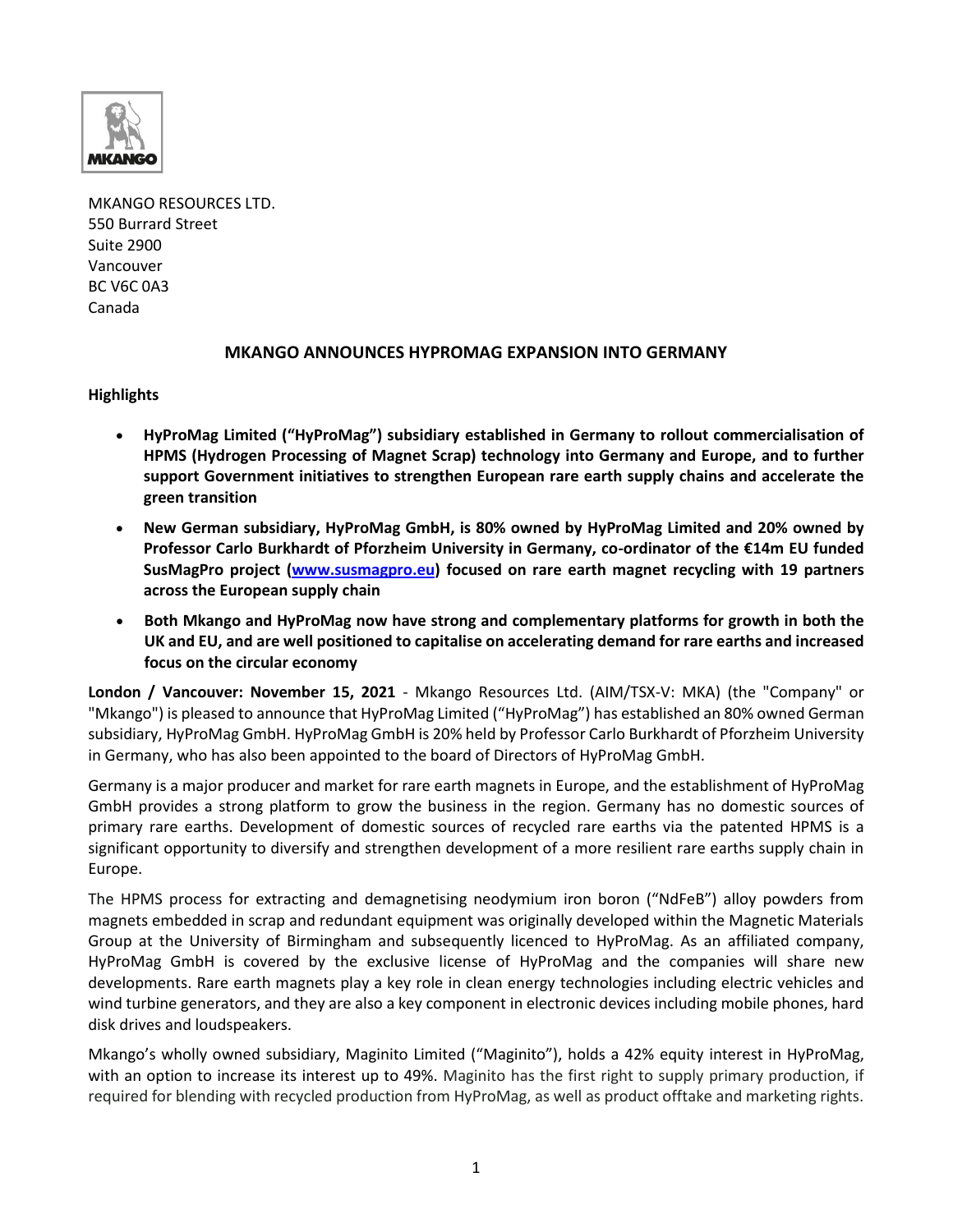**William Dawes, Chief Executive of Mkango stated:** *"This is an exciting milestone for HyProMag, positioning the company for further growth in Europe and internationally. The establishment of HyProMag GmbH also complements Mkango's strategy to develop a rare earths processing hub in neighbouring Poland, working with Grupa Azoty Pulawy. Mkango looks forward to supporting HyProMag's development in UK, EU and international markets, as it scales up to commercial production."*

**Professor Carlo Burkhardt, Director of HyProMag GmbH stated:** *"I am very pleased to be a founding shareholder and to join the Board of HyProMag GmbH, which provides an excellent platform to grow the business in Germany and Europe. It's tremendously exciting to see the huge strides we all collectively have made in developing technologies to identify, separate and reprocess magnets from waste streams, which are now nearing commercial application and which will, hopefully, play their part in making European supply chains more resilient to external influences."*

**David Kennedy, Director of HyProMag stated:** *"The collaborative research and development undertaken by the The Magnetic Materials Group at the University of Birmingham encourages exploitation of Intellectual Property and establishment of new industry. HyProMag, as the exclusive licensee, is pleased to establish a new company in the EU for the purpose of rolling out the short loop recycling of Rare Earth Permanent Magnet materials, which are expected to have a low environmental impact. Due to our extensive and successful work to date with Prof. Burkhardt, we expect that our joint efforts through HyProMag GmbH will fulfill HyProMag's objectives to extend the technology into Europe and to exploit the extensive magnet scrap potential of the European Union. This supports HyProMag's plan to establish manufacturing centres in both the UK and in the EU, accessing RE magnet waste streams throughout Europe."*

### **SusMagPro**

The SusMagPro project is focused on establishing a sustainable magnet supply chain in the EU through recovery and recycling of REEs from magnetic waste materials. By introducing a reliable source of raw materials at scale, it is expected that SusMagPro will contribute to the future growth of the magnet recycling industry. This will be enabled by SusMagPro's current strategic partnership with 19 companies and institutes, allowing for synergies and collaboration between different points of the magnet life cycle. The SusMagPro project covers a wide spectrum of potential products, underpinned by supply of recycled NdFeB powder from HPMS pilot plant production, which will result in significant further demonstration and derisking of the HPMS technology. Apart from production of sintered magnets (in common with the "Rare-Earth Recycling for E-Machines" ("RaRE") and Rare-Earth Extraction from Audio Products ("REAP") projects), the project will also produce HDDR (hydrogen decrepitation deabsorbation recombination) powder for bonded magnets.

# **About HyProMag**

The Magnetic Materials Group within the School of Metallurgy and Materials at the University of Birmingham has been active in the field of rare earth alloys and processing of permanent magnets using hydrogen for over 40 years. Originated by Professor Rex Harris, the hydrogen decrepitation method, which is used to reduce NdFeB alloys to a powder, is now ubiquitously employed in worldwide magnet processing.

In a further development, the Magnetic Materials Group ("MMG") patented a process for extracting and demagnetising NdFeB powders from magnets embedded in redundant equipment using hydrogen in a process called HPMS (Hydrogen Processing of Magnet Scrap). This patent and related intellectual property is at the core of HyProMag's business. The MMG continues to develop new research and development opportunities, cooperates widely in Europe, including a major EU project, SusMagPro, which is also focused on recycling of magnets. The directors of HyProMag all provide their expertise to the MMG and there is potential for HyProMag to gain possible future access to new intellectual property.

HyProMag, European Metal Recycling Limited ("EMR") and University of Birmingham recently completed the REAP project (Rare-Earth Extraction from Audio Products). EMR, is a global leader in metal recycling, operating at 150 locations around the world, and the largest automotive recycler in the UK. EMR pre-processed automotive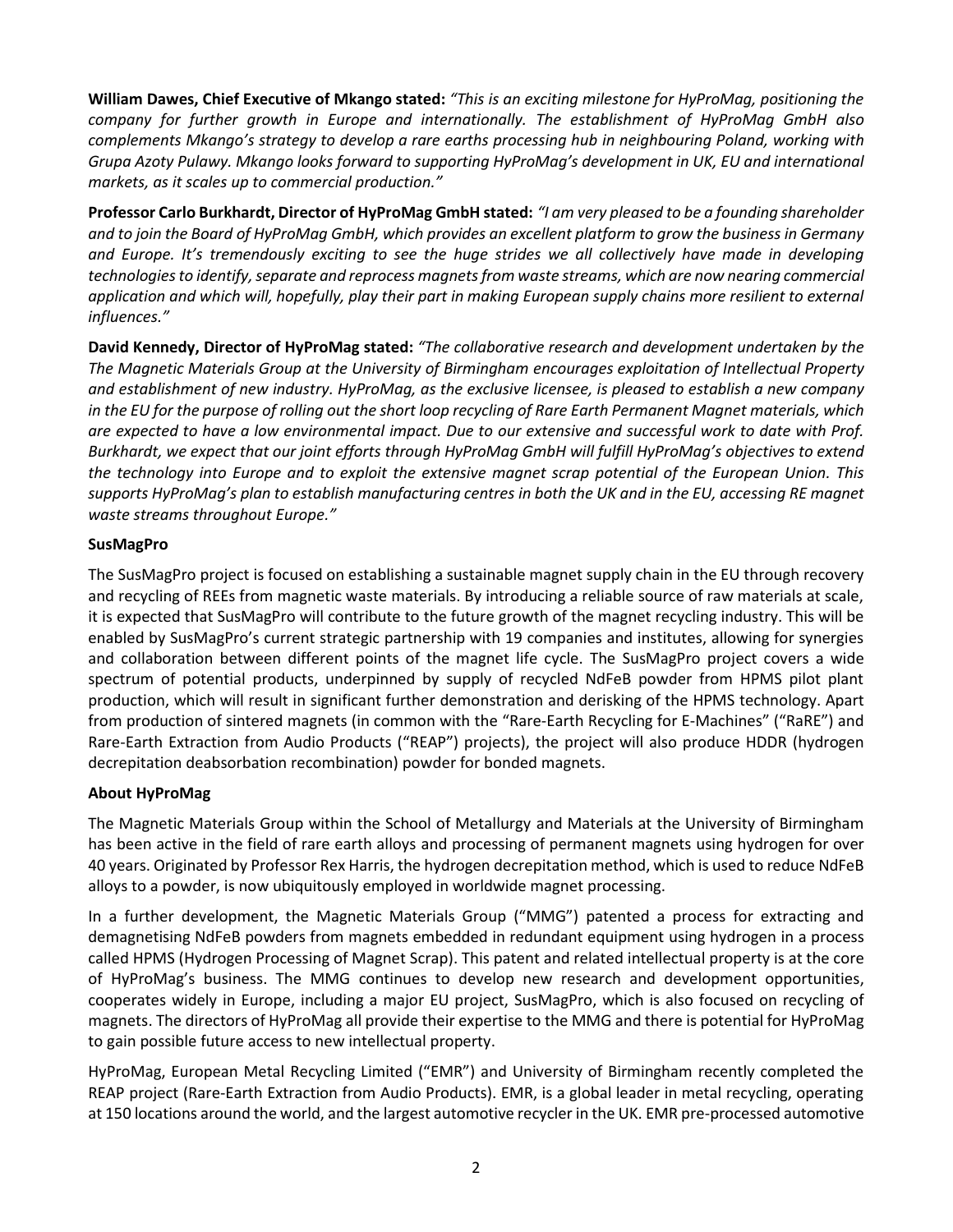and flat screen TV loudspeaker scrap to provide a feed of scrap components containing NdFeB magnets to HyProMag. HyProMag used the HPMS process in conjunction with the University of Birmingham to extract the magnets as a demagnetised alloy powder, which was then successfully used in the remanufacture of magnets.

HyProMag also leads the Innovate UK grant funded project, RaRE with partners University of Birmingham, Advanced Electric Machines Research Limited, Bentley Motors Limited, Intelligent Lifecycle Solutions Limited and Unipart Powertrain Applications Limited.

RaRE will for the first time establish an end to end supply chain to incorporate recycled rare earth magnets into electric vehicles, whereby recycled magnets will be built into an ancillary electric motor to ultimately support the development of a commercial ancillary motor suite.

HyProMag's strategy is to establish recycling facilities for NdFeB magnets at Tyseley in Birmingham and other locations to provide a sustainable solution for the supply of NdFeB magnets and alloy powders for a wide range of markets including, for example, automotive and electronics. A number of product options are being evaluated including hydrogen decrepitated (HD) demagnetised powders suitable for magnet producers, alloy ingot remelted from HD powders suitable for alloy feed or magnet production, anisotropic alloy powders (HDDR) for bonded magnets and sintered NdFeB magnets as required by the RaRE project for automotive applications.

The founding directors of HyProMag, comprising Professor Emeritus Rex Harris, former Head of the MMG, Professor Allan Walton, current Head of the MMG, and two Honorary Fellows, Dr John Speight and Mr David Kennedy, are leading world experts in the field of rare earth magnetic materials, alloys and hydrogen technology, and have significant industry experience. Following the investment by Maginito, HyProMag appointed William Dawes, a Director of Maginito and Chief Executive Officer of Mkango, to the Board of HyProMag.

For more information, please visit [https://hypromag.com/](about:blank)

### **Market Abuse Regulation (MAR) Disclosure**

The information contained within this announcement is deemed by the Company to constitute inside information as stipulated under the Market Abuse Regulations (EU) No . 596/2014 ('MAR') which has been incorporated into UK law by the European Union (Withdrawal) Act 2018. Upon the publication of this announcement via Regulatory Information Service ('RIS'), this inside information is now considered to be in the public domain.

### **About Mkango Resources Limited**

Mkango's corporate strategy is to develop new sustainable primary and secondary sources of neodymium, praseodymium, dysprosium and terbium to supply accelerating demand from electric vehicles, wind turbines and other clean technologies. This integrated Mine, Refine, Recycle strategy differentiates Mkango from its peers, uniquely positioning the Company in the rare earths sector.

Mkango is developing Songwe Hill in Malawi with a Feasibility Study targeted for completion in Q1 2022. Malawi is known as "The Warm Heart of Africa", a stable democracy with existing road, rail and power infrastructure, and new infrastructure developments underway.

In parallel, Mkango recently announced that Mkango and Grupa Azoty PULAWY, Poland's leading chemical company and the second largest manufacturer of nitrogen and compound fertilizers in the European Union, have agreed to work together towards development of a rare earth Separation Plant at Pulawy in Poland. The Separation Plant will process the purified mixed rare earth carbonate produced at Songwe.

Through its ownership of Maginito [\(www.maginito.com\)](http://www.maginito.com/), Mkango is also developing green technology opportunities in the rare earths supply chain, encompassing neodymium (NdFeB) magnet recycling as well as innovative rare earth alloy, magnet, and separation technologies. Maginito holds a 42% interest in UK rare earth (NdFeB) magnet recycler, HyProMag [\(www.hypromag.com\)](http://www.hypromag.com/) with an option to increase its interest to 49%.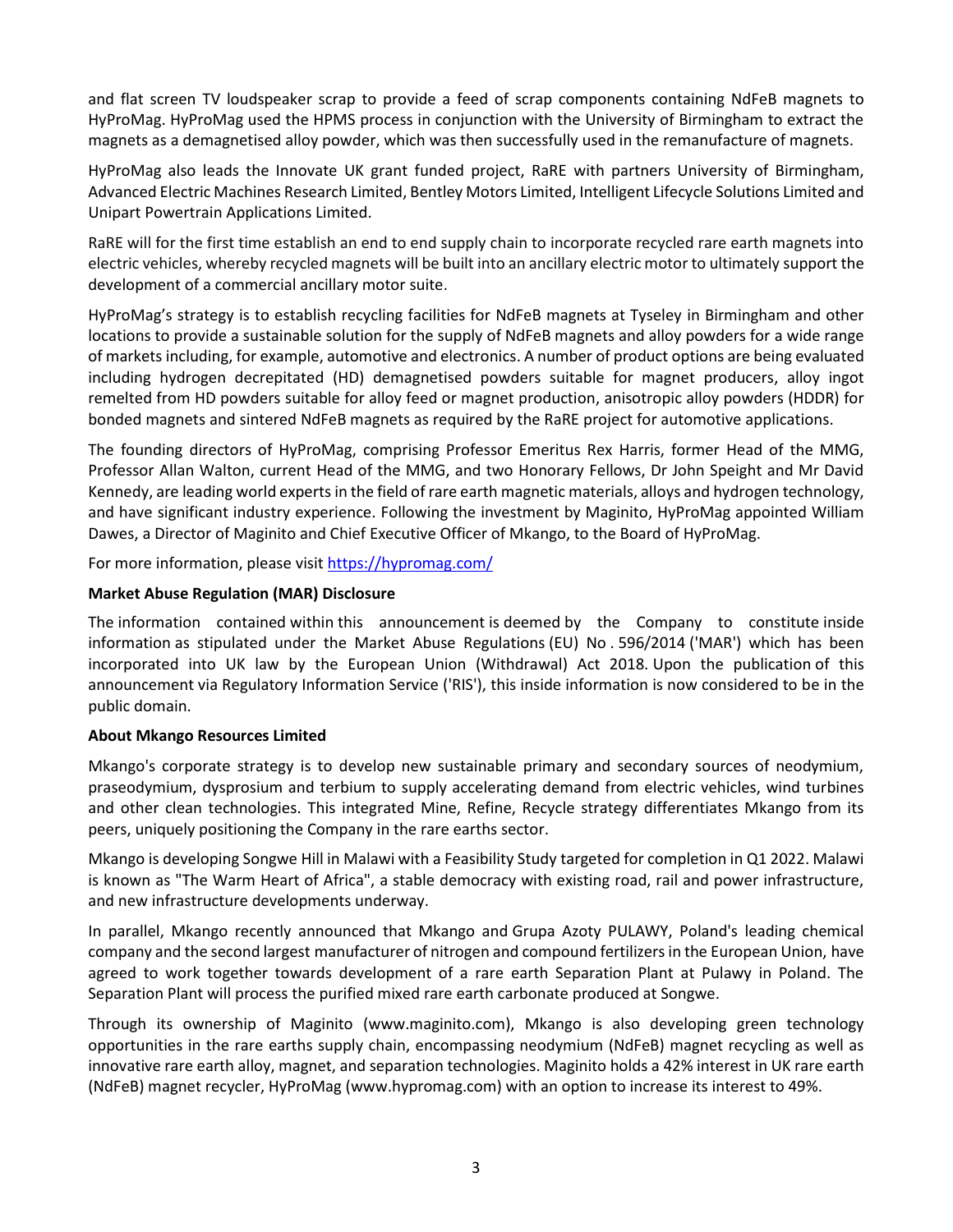Mkango also has an extensive exploration portfolio in Malawi, including the Mchinji rutile discovery, for which assay results are pending, in addition to the Thambani uranium-tantalum-niobium-zircon project and Chimimbe nickel-cobalt project.

For more information, please visit www.mkango.ca .

#### **Cautionary Note Regarding Forward-Looking Statements**

This news release contains forward-looking statements (within the meaning of that term under applicable securities laws) with respect to Mkango, its business, HyProMag, HyProMag GmbH, the Separation Plant and Songwe. Generally, forward looking statements can be identified by the use of words such as "plans", "expects" or "is expected to", "scheduled", "estimates" "intends", "anticipates", "believes", or variations of such words and phrases, or statements that certain actions, events or results "can", "may", "could", "would", "should", "might" or "will", occur or be achieved, or the negative connotations thereof. Readers are cautioned not to place undue reliance on forward-looking statements, as there can be no assurance that the plans, intentions or expectations upon which they are based will occur. By their nature, forward-looking statements involve numerous assumptions, known and unknown risks and uncertainties, both general and specific, that contribute to the possibility that the predictions, forecasts, projections and other forward-looking statements will not occur, which may cause actual performance and results in future periods to differ materially from any estimates or projections of future performance or results expressed or implied by such forward-looking statements. Such factors and risks include, without limiting the foregoing, governmental action relating to COVID-19, COVID-19 and other market effects on global demand and pricing for the metals and associated downstream products for which Mkango is exploring, researching and developing, factors relating the development of the Separation Plant, including the outcome and timing of the completion of the feasibility studies, cost overruns, complexities in building and operating the Separation Plant, changes in economics and government regulation, the positive results of a feasibility study on Songwe Hill and delays in obtaining financing or governmental approvals for, and the impact of environmental and other regulations relating to, Songwe Hill and the Separation Plant as well as HyProMag and HyProMag GmbH being able to commercialise its HPMS and other technologies, MMG being successful in developing new research and other opportunities (and whether these opportunities will be available to HyProMag), whether HyProMag and HyProMag GmbH are able to successfully establish recycling facilities for NdFeB magnets at Tyseley in Birmingham in Germany and in other locations to provide a sustainable solution for the supply of NdFeB magnets and alloy powder, whether the establishment of HyProMag GmbH will fulfill HyProMag objectives to extend the technology into Europe and to exploit the extensive magnet scrap potential of the European Union and whether HyPrMag and HyProMag GmbH are able to access to RE magnet waste streams throughout Europe. The forward-looking statements contained in this news release are made as of the date of this news release. Except as required by law, the Company disclaims any intention and assumes no obligation to update or revise any forward-looking statements, whether as a result of new information, future events or otherwise, except as required by applicable law. Additionally, the Company undertakes no obligation to comment on the expectations of, or statements made by, third parties in respect of the matters discussed above.

# **For further information on Mkango, please contact: Mkango Resources Limited**

William Dawes **Alexander Lemon** Chief Executive Officer President will@mkango.ca alex@mkango.ca Canada: +1 403 444 5979 [www.mkango.ca](http://www.mkango.ca/) @MkangoResources